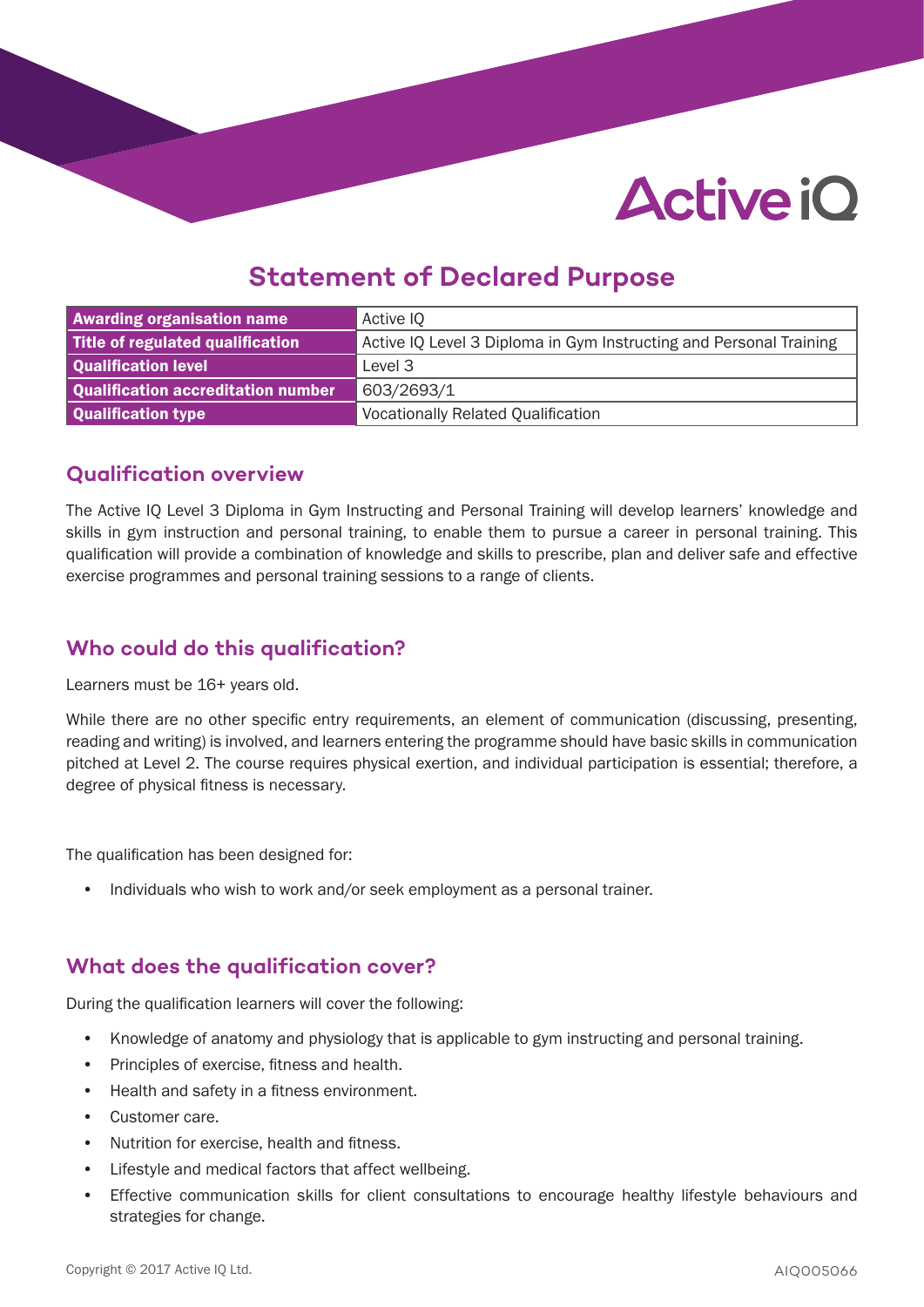

- The skills needed to plan and conduct physical activity sessions with different types of client in a variety of environments and with a range of resources.
- Legal and professional requirements for personal training.
- How to set up and manage a personal training business on a self-employed basis if desired.
- How to manage, evaluate and improve their own performance.
- How to use technology to support clients and manage a personal training business.

### **Qualification structure**

To achieve the qualification learners must complete the eleven mandatory units.

|     | <b>Unit</b>                                                              | <b>Unit</b><br>accreditation<br>number | <b>Level</b>   |
|-----|--------------------------------------------------------------------------|----------------------------------------|----------------|
| 1.  | Principles of anatomy, physiology and fitness                            | A/616/7499                             | 2              |
| 2.  | Professionalism and customer care for fitness instructors                | K/616/7501                             | 2              |
| 3.  | Health and safety in the fitness environment                             | M/616/7502                             | $\overline{2}$ |
| 4.  | Conducting client consultations to support positive behaviour change     | A/616/7504                             | 2              |
| 5.  | Planning and instructing gym-based exercise                              | F/616/7505                             | $\overline{2}$ |
| 6.  | Applied anatomy and physiology for exercise, health and fitness          | F/615/4012                             | 3              |
| 7.  | The principles of nutrition and their application to exercise and health | J/615/4013                             | 3              |
| 8.  | Understanding lifestyle, health, wellbeing and common medical conditions | R/615/4015                             | 3              |
| 9.  | Encouraging positive health and fitness behaviours in clients            | Y/615/4016                             | 3              |
| 10. | Programme design and delivery for personal training                      | H/615/4018                             | 3              |
| 11. | Professionalism and business acumen for personal trainers                | D/615/4020                             | 3              |

### **What could this qualification lead to?**

Successful achievement of this qualification will provide entry to the Chartered Institute for the Management of Sport and Physical Activity (CIMSPA) as a practitioner (exercise and fitness). Launched in 2011, CIMSPA is the professional development body for the UK's sport and physical activity sector. CIMSPA was awarded chartered status by the Privy Council, which came into effect at the beginning of January 2012. CIMSPA provides leadership, support and empowerment for professionals working in sport and physical activity and a single unified voice for the sector.

To read more about CIMSPA, please visit https://www.cimspa.co.uk

This accredited achievement is valued and recognised by employers and can assist learners to increase/enhance their career opportunities, progression and earning potential.

Learners will be able to progress to the following job roles:

• Personal trainer.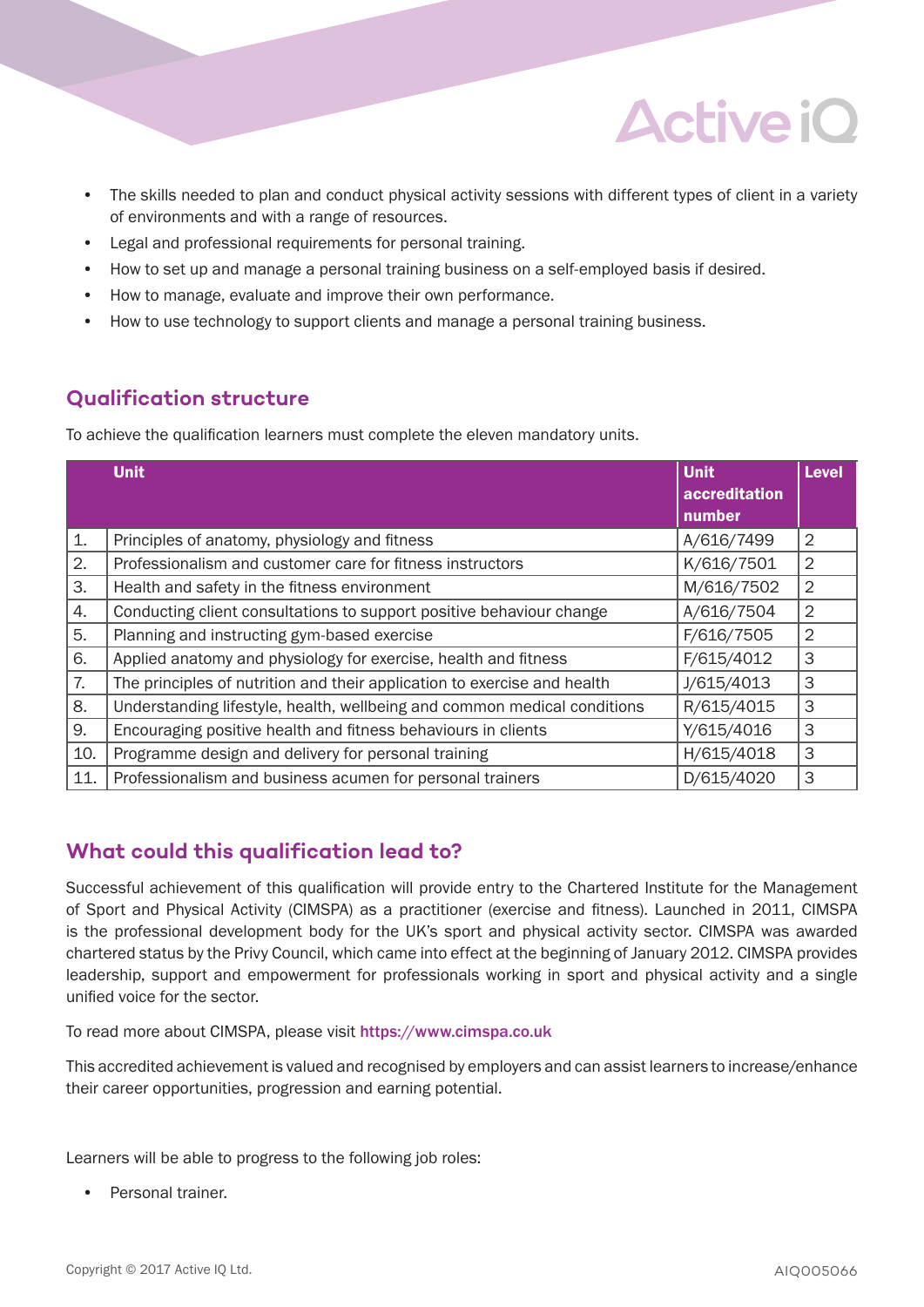## **Active iO**

### **Will the qualification support progression to further learning, and, if so, what?**

The qualification is designed to offer entry to employment; however, learners can also progress onto the following qualifications and apprenticeship framework:

- Level 3 Diploma in Exercise Referral.
- Level 3 NVQ Diploma in Personal Training.
- Active IQ Level 3 Diploma in Instructing Pilates Matwork.
- Active IQ Level 3 Diploma in Teaching Yoga.
- Level 3 Diploma in Sports Massage Therapy.
- Level 4 Certificate in Advanced Fitness Instructing.
- Level 4 Certificate in Strength and Conditioning.
- Advanced Apprenticeship in Exercise and Fitness.

### **Is this qualification available as an apprenticeship?**

This qualification is not available in an apprenticeship framework. You should take this qualification if you want to enter the health and fitness sector as a personal trainer in an employed environment. Once in employment you could then progress to the Advanced Exercise and Fitness Apprenticeship to demonstrate occupational competence in personal training over time in the workplace.

#### **Is this qualification eligible for an Advanced Learner Loan?**

Yes, this qualification is available within the Advanced Learner Loan catalogue, information on which can be found by following the link below:

https://www.gov.uk/government/publications/advanced-learner-loans-qualifications-catalogue

### **Similar qualifications**

The Diploma in Gym Instructing and Personal Training is a redevelopment of Active IQ's existing qualifications and replaces the following:

- Active IQ Level 3 Certificate in Personal Training, accreditation number: 500/8820/8.
- Active IQ Level 3 Diploma in Personal Training and Business Skills for Fitness Professionals, accreditation number: 600/9744/9.
- Active IQ Level 3 Diploma in Fitness Instructing and Personal Training, accreditation number: 600/4941/8.

Active IQ Level 3 Diploma in Personal Training for Health, Fitness and Performance, accreditation number: 601/9003/6. Learners should choose this qualification if they are in full-time education and considering completing a combined offer with another Tech Level, Applied General and/or A level, for example.